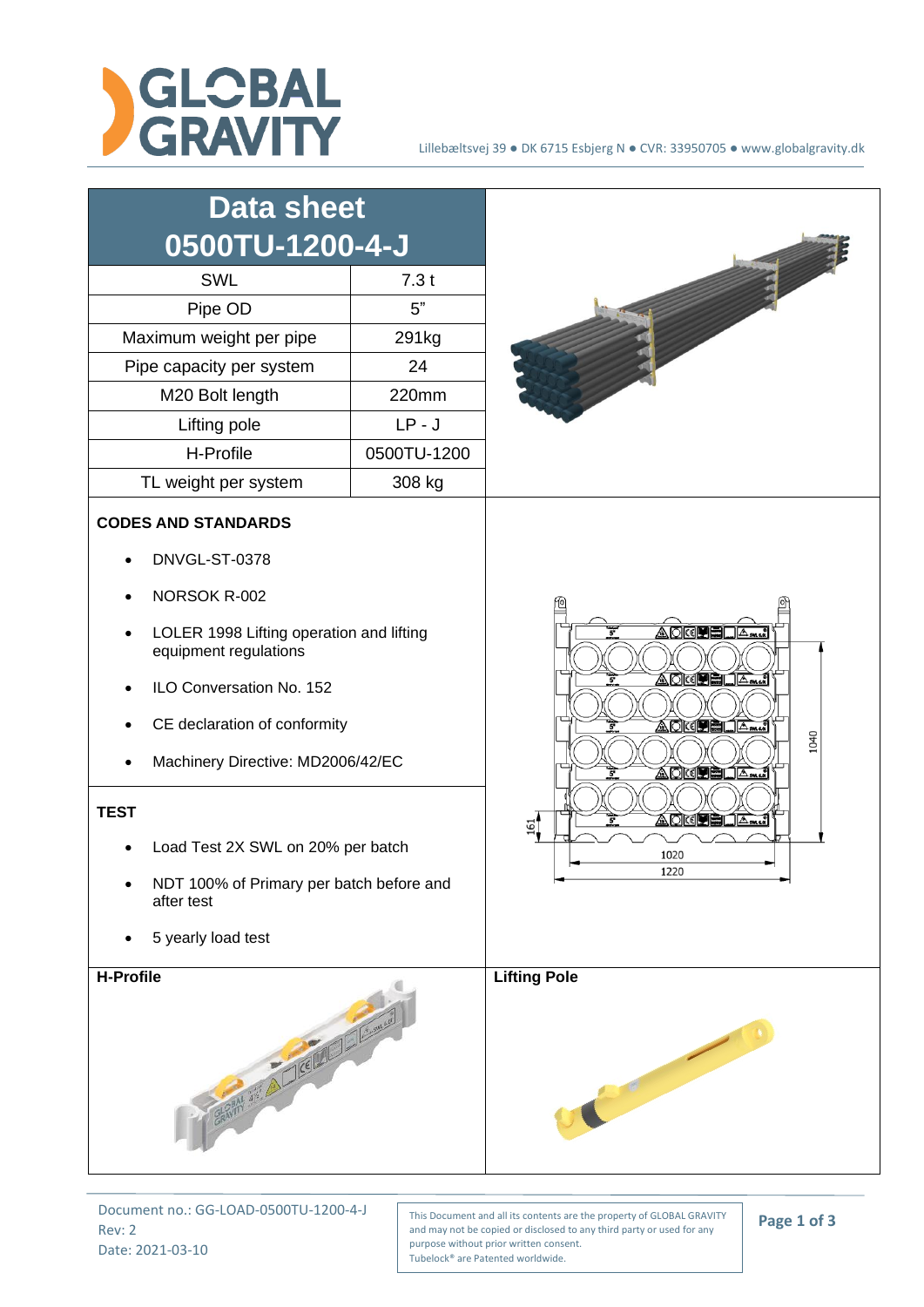

## Lillebæltsvej 39 ● DK 6715 Esbjerg N ● CVR: 33950705 ● www.globalgravity.dk

## **Stacking**

| __________                                                                   |                    |                |        |           |       |             |     |      |
|------------------------------------------------------------------------------|--------------------|----------------|--------|-----------|-------|-------------|-----|------|
| Sketch<br>(Page 2)                                                           | Systems<br>Stacked | Height<br>(mm) | Joints | Supported | Truck | <b>Boat</b> | Rig | Yard |
| <u>n</u>                                                                     |                    | 1040           | 24     |           | х     | х           |     |      |
|                                                                              |                    | 2000           | 48     |           | (x)   | х           |     |      |
|                                                                              |                    | 2970           | 72     | ́         |       |             |     |      |
|                                                                              |                    | 3940           | 96     |           |       |             |     |      |
| (x): Depending on Truck set-up and regulation<br>All sketch dimensions in mm |                    |                |        |           |       |             |     |      |

**2 SYSTEMS STACKED (48 JOINTS)**

**SINGLE SYSTEM**





**A B** 



Document no.: GG-LOAD-0500TU-1200-4-J Rev: 2 Date: 2021-03-10

This Document and all its contents are the property of GLOBAL GRAVITY and may not be copied or disclosed to any third party or used for any purpose without prior written consent. Tubelock® are Patented worldwide.